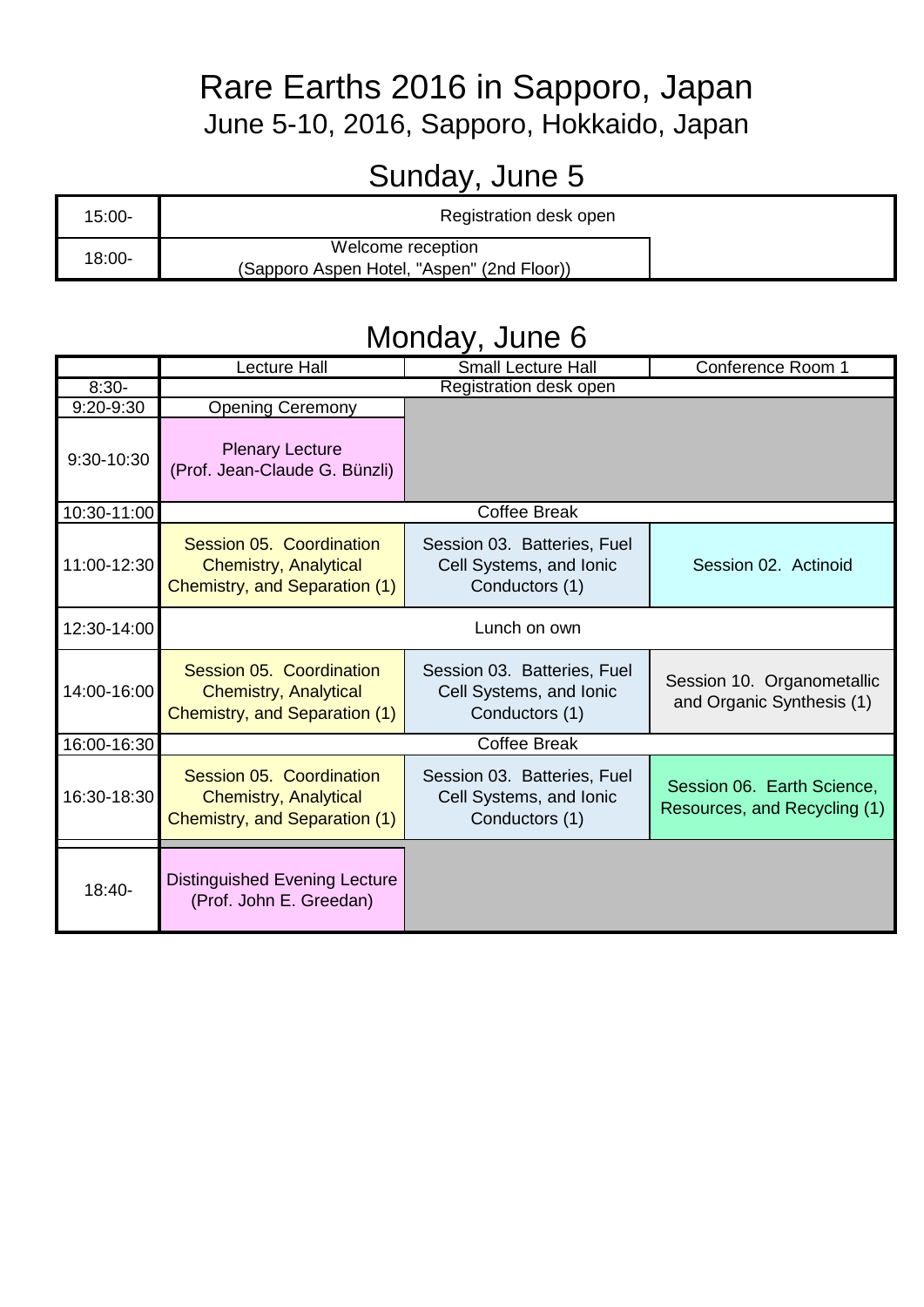#### Tuesday, June 7

|             | Lecture Hall                                                                              | Small Lecture Hall                                                       | Conference Room 1                                          |
|-------------|-------------------------------------------------------------------------------------------|--------------------------------------------------------------------------|------------------------------------------------------------|
| $8:30-$     | Registration desk open                                                                    |                                                                          |                                                            |
| 9:00-10:00  | <b>Plenary Lecture</b><br>(Prof. Masakatsu Shibasaki)                                     |                                                                          |                                                            |
| 10:00-10:30 | <b>Coffee Break</b>                                                                       |                                                                          |                                                            |
| 10:30-12:30 | Session 05. Coordination<br><b>Chemistry, Analytical</b><br>Chemistry, and Separation (2) | Session 03. Batteries, Fuel<br>Cell Systems, and Ionic<br>Conductors (2) | Session 06. Earth Science,<br>Resources, and Recycling (2) |
| 12:30-14:00 | Lunch on own                                                                              |                                                                          |                                                            |
| 14:00-17:00 | Session 10. Organometallic<br>and Organic Synthesis (2)                                   | Session 09. Luminescence (1)                                             | Session 12. Solid State and<br>Magnetism (1)               |
| 17:00-18:40 | <b>Coffee Break</b><br>х.<br>Poster Session (1)                                           |                                                                          |                                                            |
| $18:40-$    | <b>Distinguished Evening Lecture</b><br>(Prof. Gin-ya Adachi)                             |                                                                          |                                                            |

#### Wednesday, June 8

| , ,         |                                                                             |                              |                                                            |
|-------------|-----------------------------------------------------------------------------|------------------------------|------------------------------------------------------------|
|             | <b>Lecture Hall</b>                                                         | <b>Small Lecture Hall</b>    | Conference Room 1                                          |
| $8:30-$     | Registration desk open                                                      |                              |                                                            |
| 9:00-10:00  | <b>Plenary Lecture</b><br>(Prof. Vitalij K. Pecharsky)                      |                              |                                                            |
| 10:00-10:30 | <b>Coffee Break</b>                                                         |                              |                                                            |
| 10:30-12:30 | Session 07. Heavy Fermions,<br>Metallurgy, Alloys and<br>Intermetallics (1) | Session 09. Luminescence (2) | Session 06. Earth Science,<br>Resources, and Recycling (3) |
|             |                                                                             |                              |                                                            |
| 17:00-17:30 | <b>Bus Tranport</b>                                                         |                              |                                                            |
| 18:00-      | <b>Bunquet</b><br>(Sapporo Beer Garden)                                     |                              |                                                            |